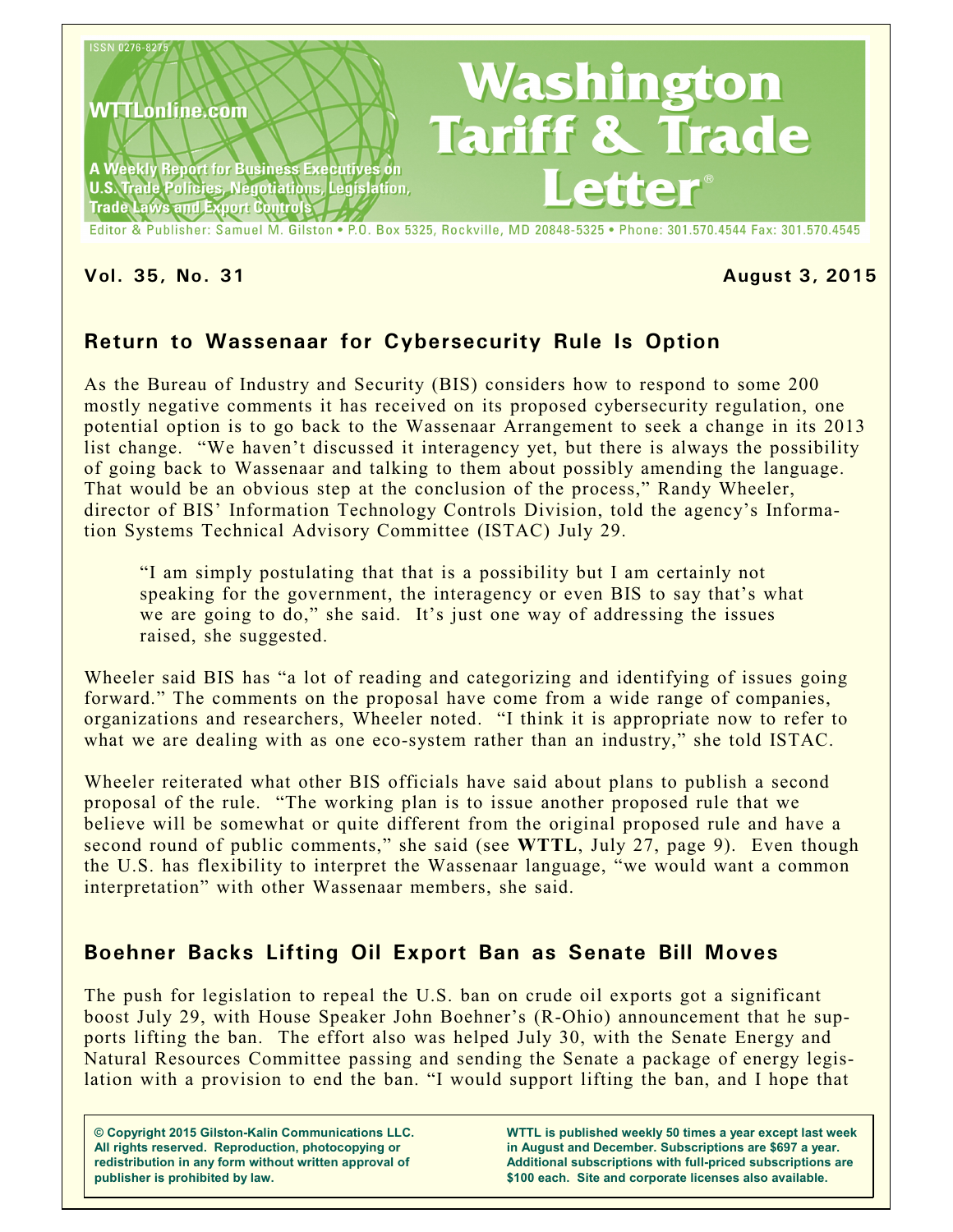we can work together in a bipartisan fashion to bring our energy policies into this century," Boehner told a press conference. "Lifting the ban would create an estimated one million jobs here at home – jobs that would frankly get created in every state. It would help bring down prices at the pump for consumers. And it would be good for our allies. If the administration wants to lift the ban for Iran, certainly the United States should not be the only country left in the world with such a ban in place," he said.

Boehner said energy legislation will be "a top priority here in the House." He said the House Energy and Commerce Committee will mark up legislation in the fall and he would work with Committee Chairman Fred Upton (R-Mich.) to get a measure passed. "Until recently, our nation's energy policy was rooted in a scarcity mindset that went back to the 1970s. But now, America is experiencing an energy boom, and our policy needs to follow suit," Boehner said.

The Senate committee's legislation included language from bills sponsored by its chairman, Sen. Lisa Murkowski (R-Alaska) and Sen. Heidi Heitkamp (D-N.D) (see **WTTL**. May 18, page 4). Title V of the legislation, now called the "Offshore Production and Energizing National Security Act of 2015," states: "Notwithstanding any other provision of law, to promote the efficient exploration, production, storage, supply, and distribution of energy resources, any domestic crude oil or condensate (other than crude oil stored in the Strategic Petroleum Reserve) may be exported without a Federal license to countries not subject to sanctions by the United States."

"Our committee today took bold steps to update and modernize our nation's energy policies. Our broad energy bill drew overwhelming bipartisan support, and a majority of our committee supported my legislation to expand revenue sharing, increase offshore development, and lift the oil export ban," Murkowski said in a statement.

# **Mead Johnson Settles FCPA Charges of Bribery in China**

Four years after first learning about possible violations, Mead Johnson Nutrition Company, a major supplier of baby formula worldwide, agreed July 28 to pay \$12 million to settle Securities and Exchange Commission (SEC) charges of violating the Foreign Corrupt Practices Act (FCPA). From 2008 through 2013, Mead Johnson China paid over \$2 million to health care professionals (HCPs) in improper payments, deriving profits of approximately \$7,770,000, SEC charged.

"Despite the prohibitions in the FCPA and Mead Johnson's internal policies, certain employees of Mead Johnson China improperly compensated HCPs, who were foreign officials under the FCPA, to recommend Mead Johnson's infant formula to, and to improperly provide contact information for, expectant and new mothers," the SEC order noted.

In 2011, Mead Johnson learned of possible FCPA violations in connection with the Distributor Allowance in China, the agency said. "In response, Mead Johnson conducted an internal investigation, but failed to find evidence that Distributor Allowance funds were being used to make improper payments to HCPs," it noted. "Thereafter, Mead Johnson China discontinued Distributor Allowance funding to reduce the likelihood of improper payments to HCPs, and discontinued all practices related to compensating HCPs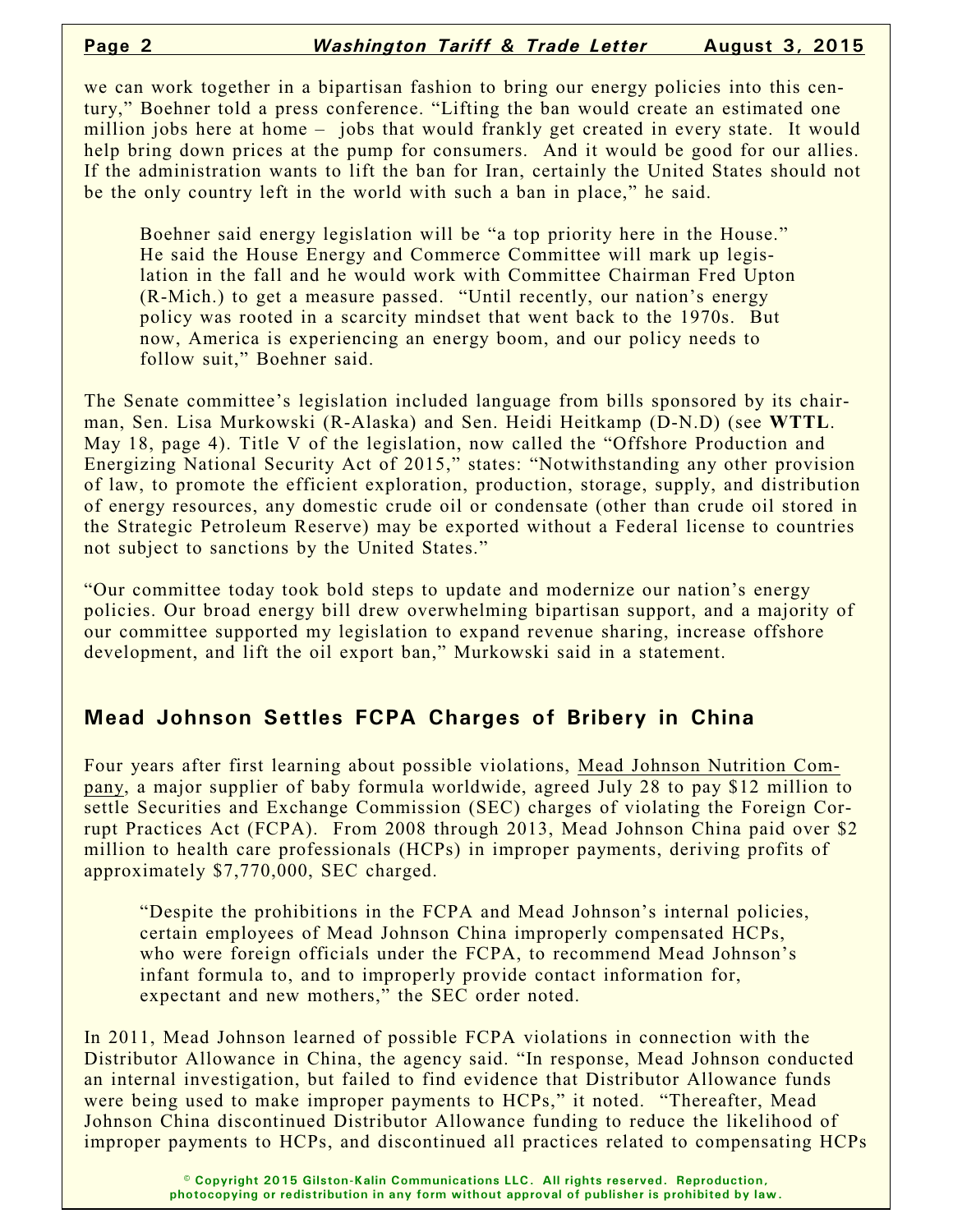by 2013. Mead Johnson did not initially self-report the 2011 allegation of potential FCPA violations and did not thereafter promptly disclose the existence of this allegation in response to the Commission's inquiry into this matter," the order said.

"We are pleased to have reached this final resolution with the SEC. Integrity and compliance with laws and regulations are central to the success of our operations around the world. We will continue to reinforce these operating principles in all our interactions with customers and business partners," said Mead Johnson CEO Kasper Jakobsen in a statement.

"Our China business is one of Mead Johnson's most important operations, and we remain confident in its continued long-term growth," he said. A company spokesperson told WTTL that Justice has closed its inquiry into possible FCPA violations. The company neither admitted nor denied the allegations.

## **Ryan Tries to Stay Upbeat on Customs Conference**

House Ways and Means Committee Chairman Paul Ryan (R-Wis.) tried July 29 to calm concerns about the failure of the House to name conferees to meet with the Senate in a House-Senate Conference Committee on the different versions of customs enforcement legislation (H.R. 644) the two chambers approved in June (see **WTTL**, June 15, page 3). The House adjourned for its August recess July 31 without naming conferees, putting off a final agreement until the fall.

Despite the lack of a formal conference, Ways and Means and Senate Finance Committee staffs have been meeting regularly for the last month to ironout differences in the two versions before their bosses meet. Congressional sources say those working sessions have gone well, although many tough issues won't be addressed until the members meet.

Ryan's statement confirmed the staff effort. "I am pleased that we have made significant progress, and I expect this will allow us to move to a formal conference committee soon after Congress returns from this district work period. I am confident the bill we send to the president will include important House priorities and provide the United States the enforcement tools needed to ensure American workers and businesses are competing on a level playing field," he said in his statement.

## **Congress Fails to Renew Ex-Im in Highway Bill**

The worst fears of Export-Import Bank supporters were realized July 30 as the Senate bowed to the House and approved a three-month extension of the Highway Trust Fund without provisions to reopen the now-lapsed bank. With the House leaving town for its August recess July 31 and the Senate Aug. 3, Ex-Im will remain closed until at least September or October or longer. President Obama signed the short-term highway bill July 31 but expressed disappointment with Congress' failure to act on Ex-Im.

As Ex-Im supporters warned, the House refused to pass a long-term extension of the highway bill or of Ex-Im and passed only a measure extending highway funding until Oct. 31. Without House backing, the Senate effort to renew the bank was futile (see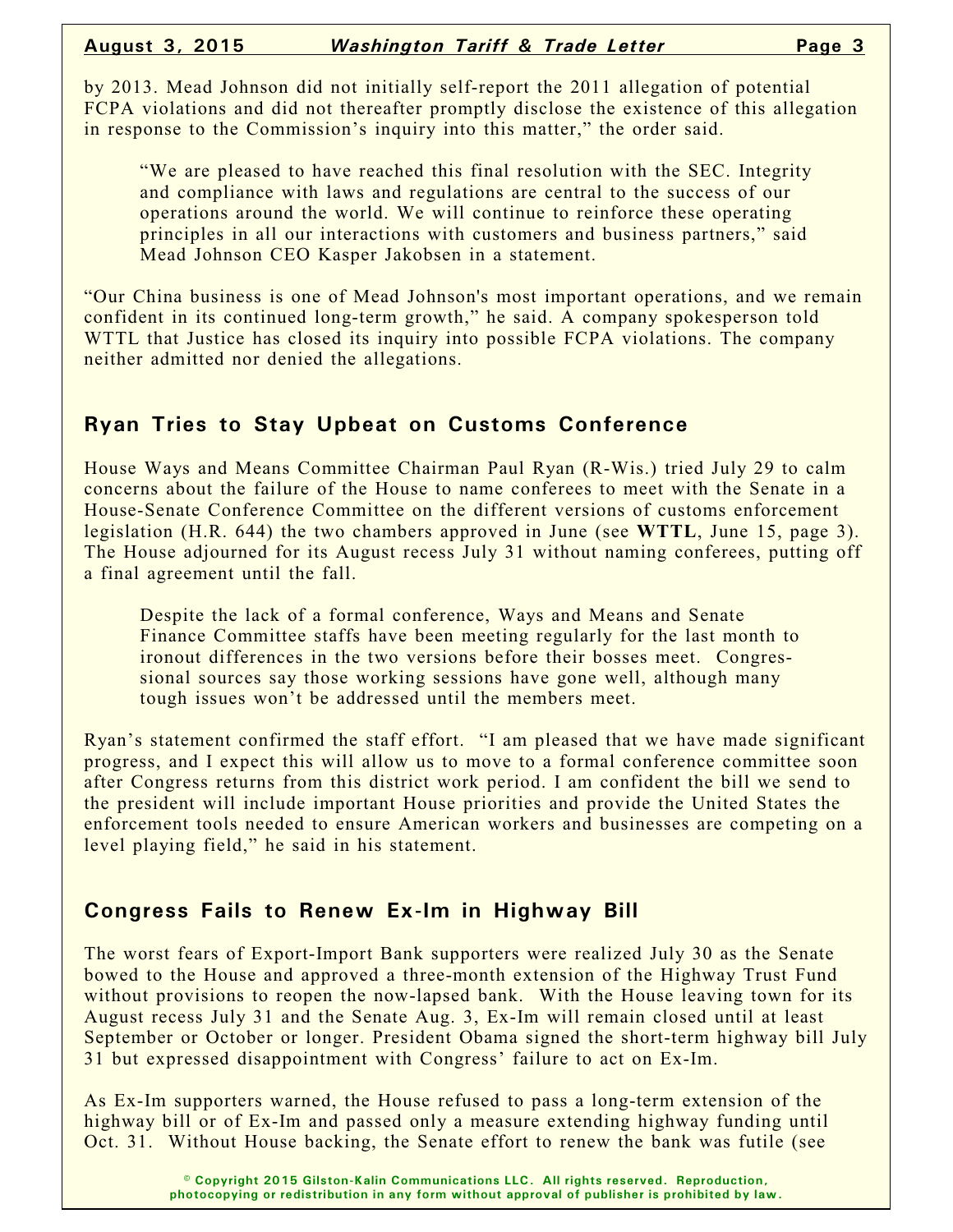**WTTL,** July 27, page 1). After the Senate agreed to an amendment adding an Ex-Im extension to a six-year highway bill (H.R. 22) July 27 on a 64-29 vote, it approved the final measure July 30 by a 65-34 vote. But after passing that long-term extension of the fund, it then passed the House's short-term extension (H.R. 3236) by a 91-4 margin.

"We now leave for another month the Export-Import Bank," Democratic Whip Steny Hoyer (D-Md.) said during House debate on its highway bill July 29. He noted that Rep. Stephen Fincher (R-Tenn.), who has sponsored a Ex-Im reform bill (H.R. 597), has said he expects his measure to be "brought to the floor in some form or another in September." Hoyer complained that in rejecting Ex-Im renewal Republicans were "tipping their hat" to House Financial Services Committee Chairman Jeb Hensarling (R-Texas), who has staunchly opposed renewal of Ex-Im.

## **Another WTO Deadline; Another Missed WTO Deadline**

The high spirits that marked the end of the World Trade Organization's (WTO) ministerial in Bali in December 2013 have slowly dissipated, and members failed again July 31 to agree on a work program for completing the Doha Round after 14 years. Ministers had originally called for a plan to be developed by July 2014, but having missed that the deadline, the WTO set July 2015 as a new deadline and missed that too.

"Despite all of this activity, I must report that we have not seen the progress we need to deliver a work program, as mandated, by today's deadline," WTO Director-General Roberto Azevedo told the WTO's Trade Negotiations Committee (TNC) July 31, according to his prepared statement. "This conclusion should not come as a surprise," he said; noting that the tough political calls that were needed have not been made and "we have not seen sufficient flexibility in members' positions."

It has become clear that many WTO members have given up hope for a Doha Round deal and have turned their attention to regional pacts such as the trans-Pacific and transatlantic talks, as well as plurilateral accords on information technology, services and environmental goods. In addition, big corporations and sectoral groups that normally have pushed for multilateral agreements have decided there is more pain than gain to be achieved from a Doha deal.

Ahead of the TNC meeting, various negotiating committees reported little or no progress in their respective ares. At a July 23 meeting of the group negotiating on non-agriculture market access (NAMA), the chairman of the group, Swiss Ambassador Remigi Winzap, reportedly delivered a negative report on the progress in those talks.

Winzap told the meeting that there have been no new concrete proposals made, and members are just repeating their previously known positions, one source in Geneva said. He also concluded that members were not in negotiating mode and in no mood to compromise, the source noted. A frustrated Winzap reportedly suggested that the group not spend more time in meetings unless new proposals were ready to be offered.

A similarly negative report was made July 29 at a meeting of the negotiating group on rules. Jamaica's ambassador to the WTO, Wayne McCook, who chairs the group, told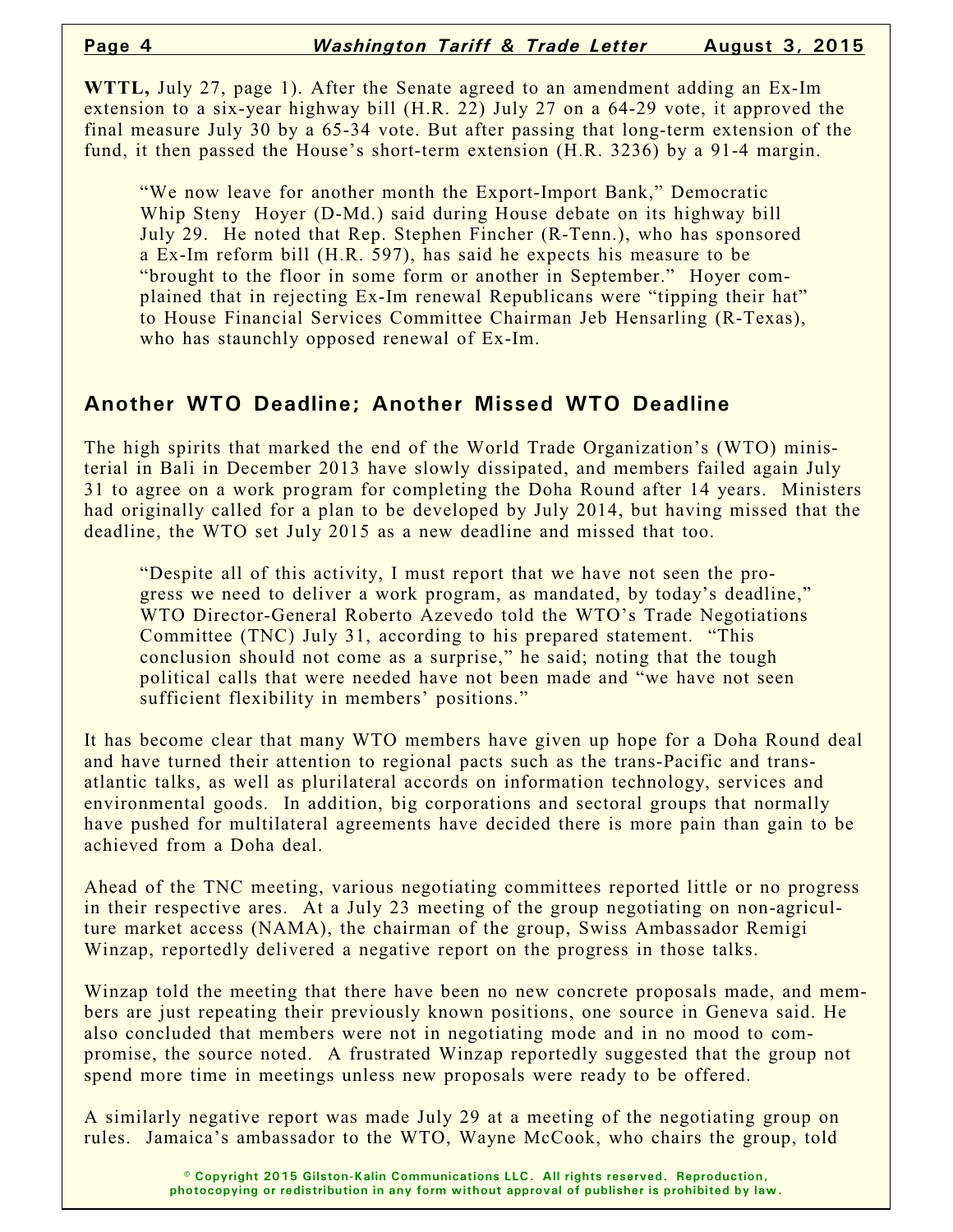members that little progress has been made in finding consensus on what could be presented to ministers at the next ministerial conference in Nairobi, Kenya, in December. The group has been trying without success to hammer out new rules on disciplines on antidumping, subsidies and countervailing measures, fisheries subsidies and WTO provisions applying to regional trade agreements.

"While it comes as no surprise that WTO members would be unable to agree on a credible negotiating program by July, it is nevertheless surprising that missing such an important deadline has hardly been acknowledged by the public and did not give any sense of crisis or urgency," said a report by the IDEAS Centre in Geneva, a trade consulting firm.

"Clearly, there seems to be no expectations anymore that the WTO delivers anything meaningful or worth reporting. The WTO seems even unable to produce a crisis," it said. "It is a fact that delegations in Geneva have not started the negotiations. Nobody seems willing to come out and say what they are willing to give in return for some reasonable concession of the other party. As long as this does not happen, the delegations can meet as often and as long as they want without achieving any progress," the IDEAS Center said in its July 29 newsletter.

#### **OFAC Designates More Individuals in Russia, Ukraine**

Following similar action by European Union (EU) and Canada, Treasury's Office of Foreign Assets Control OFAC July 30 imposed sanctions on 25 more individuals and entities under previous executive orders related to Russia and Ukraine. The agency also identified several subsidiaries that are owned 50% or more by Vnesheconombank (VEB) and Rosneft, which were previously sanctioned.

In June, the EU extended its sanctions against Moscow, and Canada targeted more Russian entities and individuals and expanded restrictions on trade and investment with Crimea (see **WTTL**, July 6, page 1). At that time, one U.S. official said the U.S. is operating in "lockstep" with those countries in developing new Russian sanctions.

Specifically, OFAC designated 13 individuals and entities that have "supported serious and sustained evasion of existing sanctions," two entities in the Russian arms sector, four former Ukrainian government officials or close associates, five Crimean port operators, and one Crimean ferry operator. Among those designated were: Airfix Aviation Oy and Set Petrochemicals Oy in Finland, Mako Holding in Donetsk, and Izhevsky Mekhanichesky Zavod JSC (aka Baikal) and Open Joint Stock Company Kontsern Izhmash in Russia.

"Today's action underscores our resolve to maintain pressure on Russia for violating international law and fueling the conflict in eastern Ukraine," said Acting OFAC Director John E. Smith in a statement. "Our message is clear: we will continue to act to ensure the effectiveness of our sanctions, which will not be rolled back until the Minsk Agreements are fully implemented."

At the same time, the agency issued a Crimea Sanctions Advisory on "omission or obfuscation of references to Crimea and locations within Crimea in documentation underlying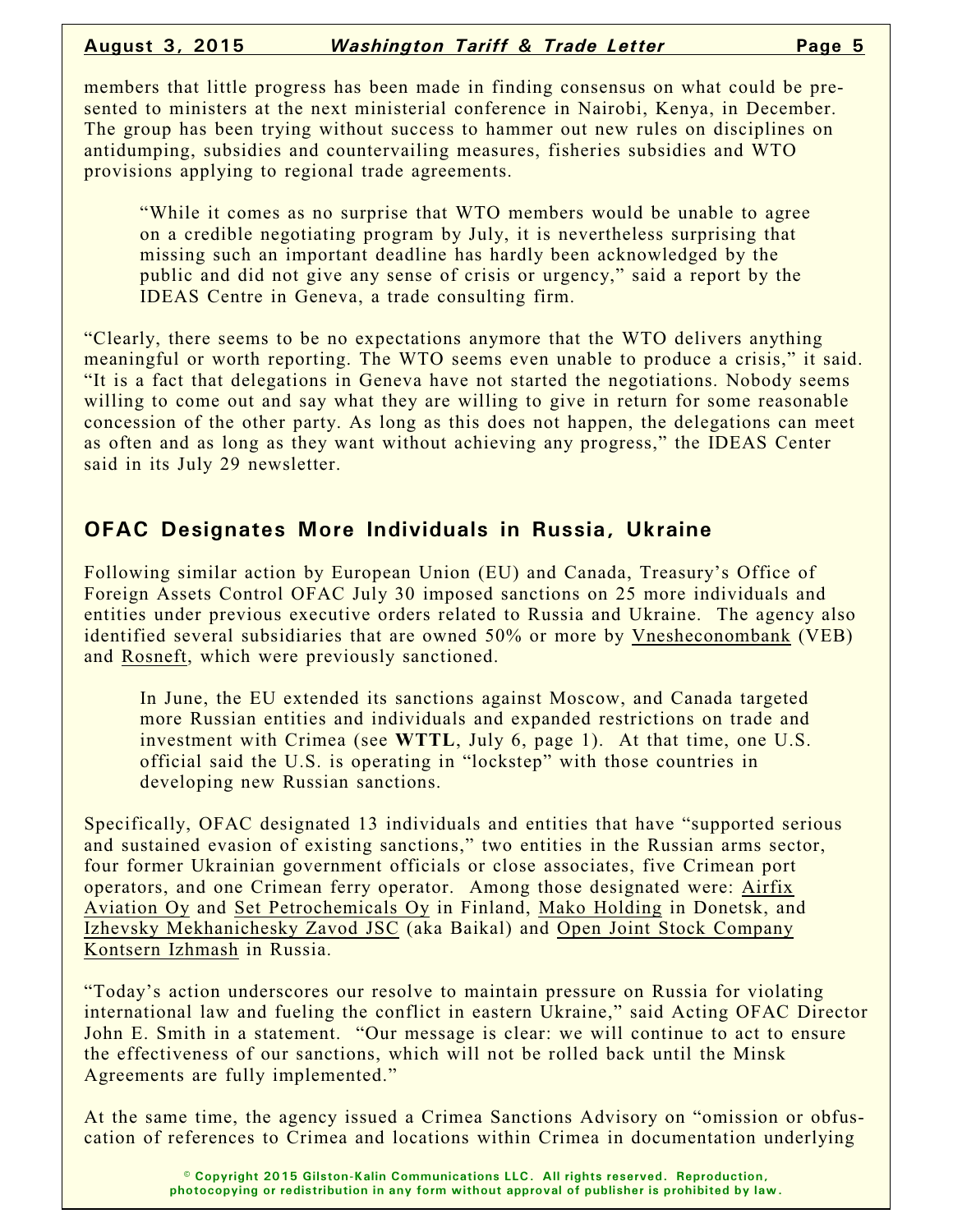transactions involving U.S. persons or the United States." OFAC said it "has become aware that certain individuals or entities have engaged in a pattern or practice of repeatedly omitting originator or beneficiary address information from Society for Worldwide Interbank Financial Telecommunications (SWIFT) messages involving individuals ordinarily resident in, or entities located in, Crimea," the advisory said.

# **After Five Years, China Bows to WTO Ruling on GOES**

The WTO dispute-settlement system continues to be a slow route to remedy unfair trade practices, the latest case against China indicates. A WTO dispute-settlement panel confirmed July 31 that China had failed to comply with an earlier ruling that its countervailing duty and antidumping orders on grain oriented flat-rolled electrical steel (GOES) from the U.S. violated WTO rules. In anticipation of the ruling, Beijing had already terminated the case in April.

The case illustrates the slow pace of the WTO process. The U.S. first sought consultations on its complaint against China in 2010. After a disputesettlement panel agreed with the U.S. in 2012, China appealed the ruling to the WTO Appellate Body which upheld the panel ruling. A WTO arbitrator later gave China until July 31, 2013, to comply with those decisions.

China then issued a redetermination in case and claimed it had complied. The U.S. disagreed and asked for the compliance panel in February 2014 to review the Chinese actions. "This compliance challenge was the first time any WTO member had initiated a WTO proceeding to challenge a claim by China that it had complied with adverse WTO findings," the U.S. Trade Representative's (USTR) office said in a statement. The release said the illegal duties contributed to over \$250 million in annual export losses for American steel exporters.

# **Ministers Fail to Reach TPP Deal in Hawaii**

It was a "stop the press" moment for WTTL July 31 when the USTR's office sent out word that ministers from the 12 countries holding negotiations in Hawaii on the Trans-Pacific Partnership (TPP) would hold a press conference at 7:30 P.M. (Eastern) and then postponed the briefing until 10:00 P.M. Extending the talks was for naught, however, because when USTR Michael Froman finally addressed reporters at 10:22, he announced the failure of the ministers to reach a deal.

The four days of talks had gone into overtime with several late-night sessions. The failure of the officials to reach a deal confirmed forecasts of some skeptics who contended the talks were doomed from the start because too many countries were involved and too many issues were on the table.

In a statement on behalf of all 12 countries, Froman said that "after more than a week of productive meetings, we've made significant progress and will continue to work to resolve a limited number of remaining issues, paving the way for the conclusion of the Trans-Pacific Partnership." He said ministers are "committed to build on the momentum of this meeting by staying in close contact as negotiators continue to find common ground." In response to questions, Froman would not say specifically when the ministers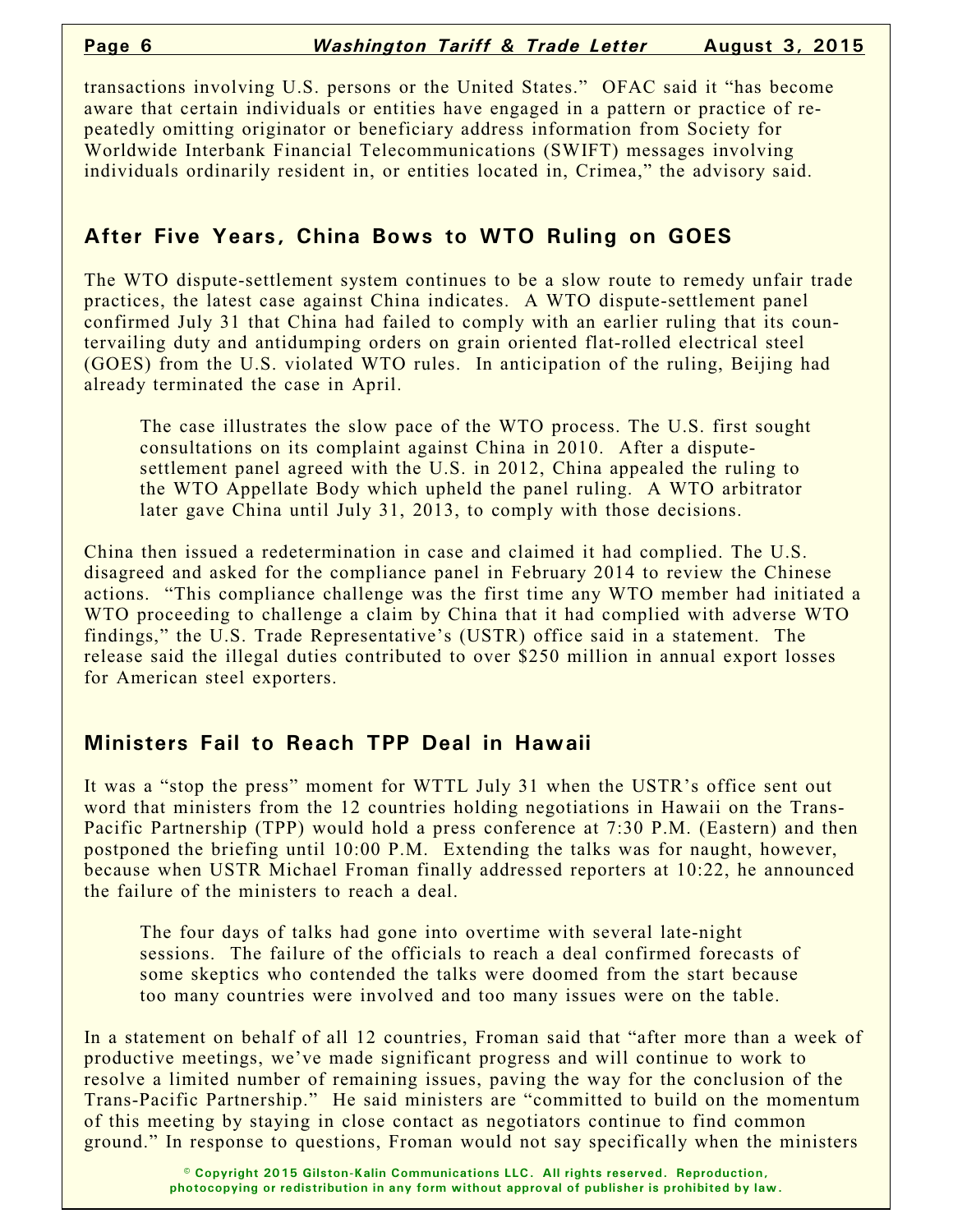would meet again, saying they have not set a date. He and the other 11 ministers on the dais also declined to identify the specific issues that kept them from reaching a deal. Froman did say progress was made on intellectual property issues, including geographical indications, but didn't say what that meant. On the other hand, it was clear that auto trade remained a problem for Japan and Mexico.

New Zealand Trade Minister Tim Groser conceded that market access for dairy products was one of the last issues unresolved, but claimed "the undergrowth has been cleared away." He somewhat refuted rumors that New Zealand was prepared to leave the talks, if countries, especially Canada, didn't provide "commercially meaningful" access to foreign dairy. "We will not be pushed out of this agreement," Groser declared.

"It is wise that the Administration did not decide to get a deal done in the Trans-Pacific Partnership negotiations this week, as many key issues remain outstanding while others remain on the wrong track," Rep. Sander Levin (D-Mich.), ranking member of the House Ways and Means Committee, said it a statement. "Critical issues that still must be resolved include securing fair agricultural market access; making sure that Mexico, Vietnam, and Malaysia fundamentally reform their labor laws and practices to live up to basic internationally-recognized labor standards; adopting effective rules against currency manipulation; bringing about real reciprocity and strong rules of origin in auto trade; and ensuring access to affordable medicines," he said.

Expectations were high ahead of the meeting, especially after congressional approval of fast-track trade promotion authority (TPA) in June. The political calendar also seemed to add a tailwind to the talks, as TPP officials hoped to have a deal ready for a vote in Congress before the presidential primary season starts in 2016 and the pact becomes a political issue.

Under new TPA rules, the president is required to show the agreement to Congress 90 days before he signs it and to make it public 60 days before it is signed. If renewed talks can reach a deal in September under a best-case scenario, that schedule might allow the accord to be signed before the end of the year, with a vote in Congress in December.

Before and during the talks, there was speculation that some of the countries in the talks would drop out or be forced out of a final deal because of their refusal to meet the demands of the other participants. Canada was under pressure to ease its restrictions on dairy and poultry imports. Malaysia faced challenges for its human rights records and special preferences for its Malay citizens. Demands on Japan to open its auto and agriculture markets also were tough hurdles to overcome.

U.S. negotiators went into the final week of talks with a bagful of letters from lawmakers and special interest groups urging them to take a stand on various issues in the negotiations. They had probably heard all the advice before, but the letter writers wanted to reiterate their positions.

Canada's restrictions on dairy imports were clearly one of the toughest issues to resolve. In a July 24 letter to Canada's ambassador to the U.S., Finance Committee Chairman Orrin Hatch (R-Utah) and Ranking Member Ron Wyden (D-Ore.) warned that congressional approval of TPP would depend on Ottawa making meaningful concessions on dairy trade. "Canada's ability to meet the ambition of the other TPP partners and finally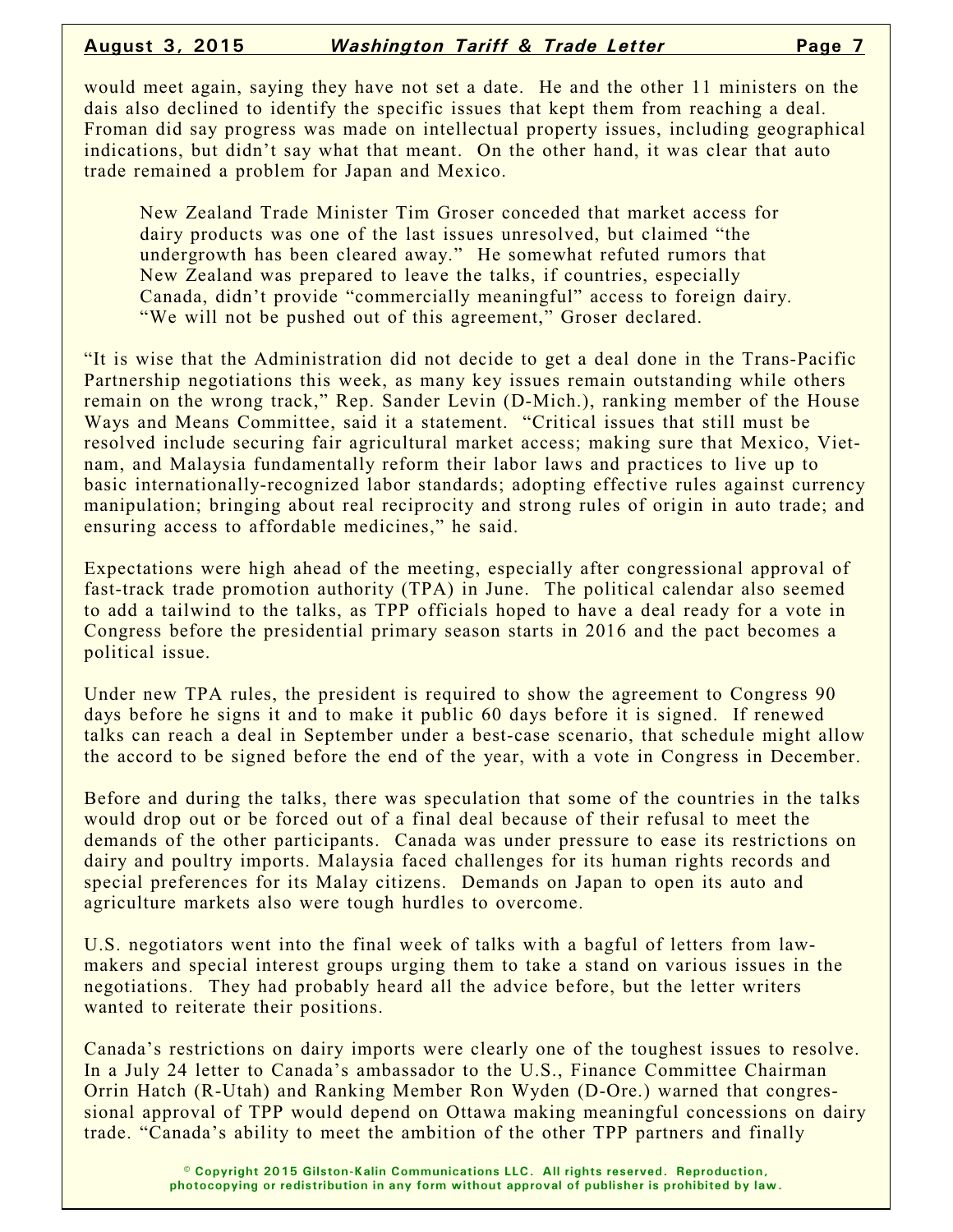commit to significant and commercially meaningful market access for all remaining agriculture products, including dairy, will have a significant impact on Congress' view of the final agreement," they wrote. "In fact, our support for a final TPP agreement that includes Canada is contingent on Canada's ability to meet the TPP's high standards," the two lawmakers declared.

When Canada joined the TPP talks late, U.S. officials had claimed that advance discussions with Canadian officials had made it clear that access to their dairy and poultry markets would be required. They claimed the Canadians understood that. Apparently not.

Hatch also posted a blog of his own July 29, stressing the need for a TPP deal to include strong protections for intellectual property rights (IPR), another apparently unbridgeable issue in the talks. "Specifically, a strong intellectual property (IP) chapter – including strong patent and regulatory data protections for biologics – is vital to securing congressional support for this trade deal," he said.

Hatch noted that Congress passed legislation providing for 12 years of data protection for biologics in the U.S. "Given the singularity of this American industry and its importance to our economy and global health, it's critical the administration bring home a TPP agreement with this standard," he wrote. In Hawaii, Froman couldn't get that deal.

In a July 29 letter to Froman, 19 House members who had voted for fast-track trade promotion authority (TPA) said their vote for the legislation doesn't mean they will support a TPP deal. "Now that TPA is law, we write to emphasize that our support for TPA does not translate into automatic support for the Trans-Pacific Partnership," they stated. TPP would fail their scrutiny "if it does not incorporate the standards set in the May 10th Agreement reached by House Democrats and the Bush White House in 2007, with respect to the environment chapter," they wrote.

Industry also sent some last-minute advice to Froman July 31. Five trade associations urged him not to accept any carve-outs from a final deal. "It is imperative that all parties recognize that carving out particular products or sectors from core provisions is not a recipe for a successful TPP or for future trade agreements," wrote the American Farm Bureau Federation, Emergency Committee for American Trade, National Association of Manufacturers, National Foreign Trade Council, and United States Council for International Business.

#### **\* \* \* Briefs \* \* \***

CIT: President Obama July 30 nominated Elizabeth J. Drake, Jennifer Choe Groves and Gary Stephen Katzmann to be Court of International Trade (CIT) judges, replacing Richard Eaton, Gregory Carman and Jane Restani, who retired but have taken senior judge posts. Drake is currently partner in law firm of Stewart and Stewart and was previously international policy analyst at AFL-CIO. Groves is CEO at Titanium Law Group PLLC and Choe Groves Consulting LLC. Previously, she was senior director of intellectual property and innovation in USTR's office. Katzmann has served as associate justice on Massachusetts Appeals Court since 2004.

EXPORT ENFORCEMENT: Falcon Instrumentation and Machinery FZE, Iranian company formerly known as FIMCO, pleaded guilty in Harrisburg, Pa., U.S. District Court July 24 to conspiracy in scheme to smuggle lathe machine, also known as bar peeling machine, to Iran via UAE in June 2012 without license. FIMCO also agreed to pay BIS \$837,500 civil penalty to settle same charges. Pennsylvania equipment manufacturer, Hetran Inc., and its CEO, Helmut